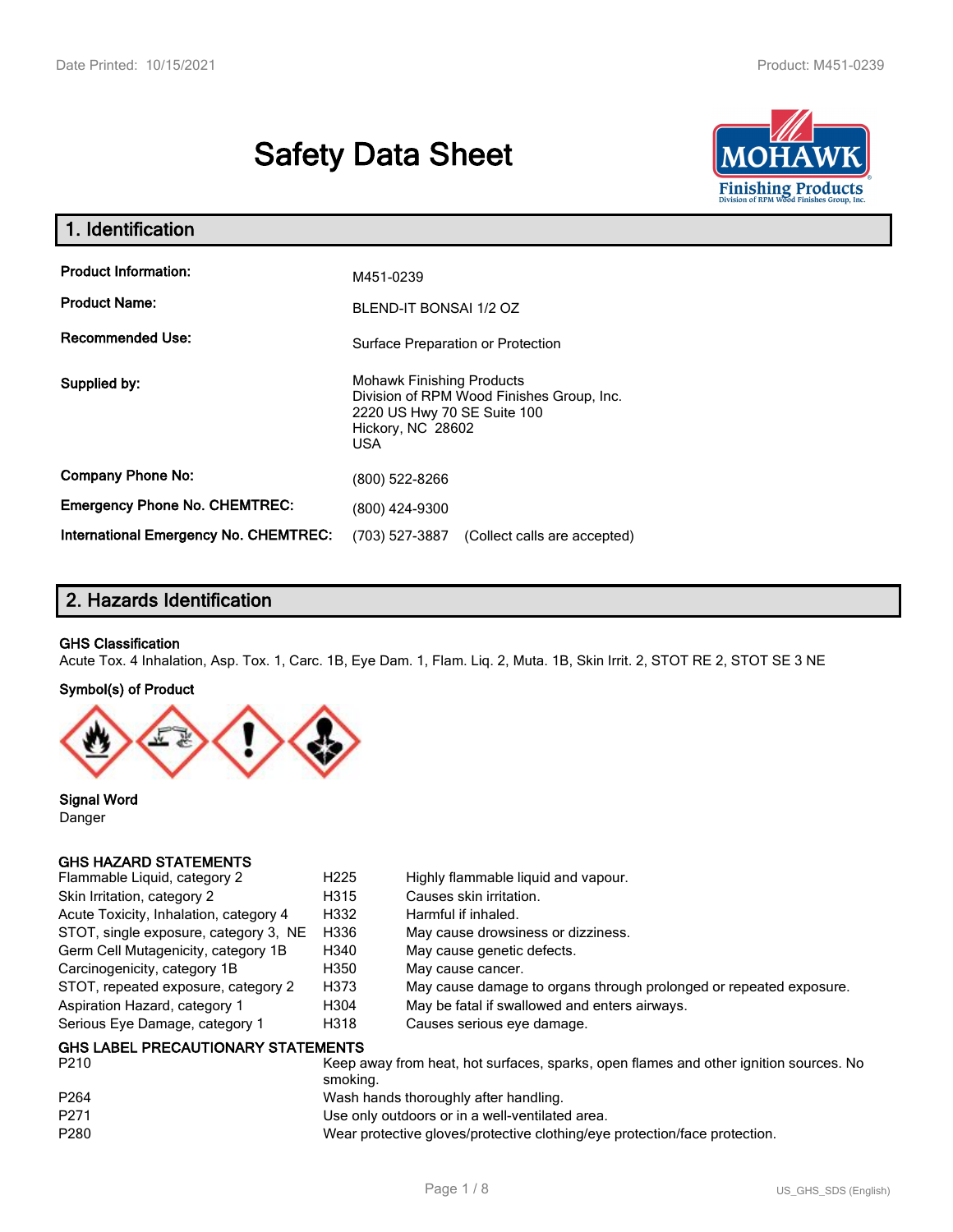| P331                                    | Do NOT induce vomiting.                                                                                                             |
|-----------------------------------------|-------------------------------------------------------------------------------------------------------------------------------------|
| P405                                    | Store locked up.                                                                                                                    |
| P302+P352                               | IF ON SKIN: Wash with plenty of soap and water.                                                                                     |
| P303+P361+P353                          | IF ON SKIN (or hair): Take off immediately all contaminated clothing. Rinse skin with<br>water/shower.                              |
| P305+P351+P338                          | IF IN EYES: Rinse cautiously with water for several minutes. Remove contact lenses, if<br>present and easy to do. Continue rinsing. |
| P362+P364                               | Take off contaminated clothing and wash it before reuse.                                                                            |
| P403+P233                               | Store in a well-ventilated place. Keep container tightly closed.                                                                    |
| P <sub>201</sub>                        | Obtain special instructions before use.                                                                                             |
| P260                                    | Do not breathe dust/fume/gas/mist/vapours/spray.                                                                                    |
| P304+P340                               | IF INHALED: Remove person to fresh air and keep comfortable for breathing.                                                          |
| P308+P313                               | IF exposed or concerned: Get medical advice/attention.                                                                              |
| P332+P313                               | If skin irritation occurs: Get medical advice/attention.                                                                            |
| P403+P235                               | Store in a well-ventilated place. Keep cool.                                                                                        |
| P301+P310                               | IF SWALLOWED: Immediately call a POISON CENTER or doctor/physician.                                                                 |
| <b>GHS SDS PRECAUTIONARY STATEMENTS</b> |                                                                                                                                     |
| P240                                    | Ground/bond container and receiving equipment.                                                                                      |
| P241                                    | Use explosion-proof electrical/ventilating/lighting/equipment.                                                                      |
| P242                                    | Use only non-sparking tools.                                                                                                        |
| P243                                    | Take precautionary measures against static discharge.                                                                               |

# **3. Composition/Information on ingredients**

| <b>Chemical Name</b>              | CAS-No.        | <u>Wt. %</u> | <b>GHS Symbols</b>    | <b>GHS Statements</b>        |
|-----------------------------------|----------------|--------------|-----------------------|------------------------------|
| titanium dioxide                  | 13463-67-7     | $10 - 25$    | GHS08                 | H351                         |
| n-butyl acetate                   | 123-86-4       | $10 - 25$    | GHS02-GHS07           | H <sub>226</sub> -336        |
| petroleum distillate              | 64742-49-0     | $10 - 25$    | GHS08                 | H304-340-350                 |
| butanol                           | 71-36-3        | $2.5 - 10$   | GHS02-GHS05-<br>GHS07 | H226-302-315-318-332-335-336 |
| pm acetate                        | 108-65-6       | $2.5 - 10$   | GHS02-GHS07           | H226-332                     |
| ethanol                           | 64-17-5        | $2.5 - 10$   | GHS02                 | H <sub>225</sub>             |
| aliphatic petroleum distillates   | 64742-47-8     | $2.5 - 10$   | GHS07-GHS08           | H304-332                     |
| eep                               | 763-69-9       | $2.5 - 10$   | GHS06                 | H331                         |
| toluene                           | 108-88-3       | $1.0 - 2.5$  | GHS02-GHS07-<br>GHS08 | H225-304-315-332-336-373     |
| m-xylene                          | 108-38-3       | $1.0 - 2.5$  | GHS02-GHS07           | H226-315-332                 |
| ethylbenzene                      | $100 - 41 - 4$ | $0.1 - 1.0$  | GHS02-GHS07-<br>GHS08 | H225-304-332-373             |
| carbon black                      | 1333-86-4      | $0.1 - 1.0$  | GHS02                 | H <sub>251</sub>             |
| p-xylene                          | 106-42-3       | $0.1 - 1.0$  | GHS02-GHS07           | H226-315-332                 |
| ethoxylated isoalcohols c-13 rich | 78330-21-9     | < 0.1        | No Information        | No Information               |

The exact percentage (concentration) of ingredients is being withheld as a trade secret.

The text for GHS Hazard Statements shown above (if any) is given in the "Other information" Section.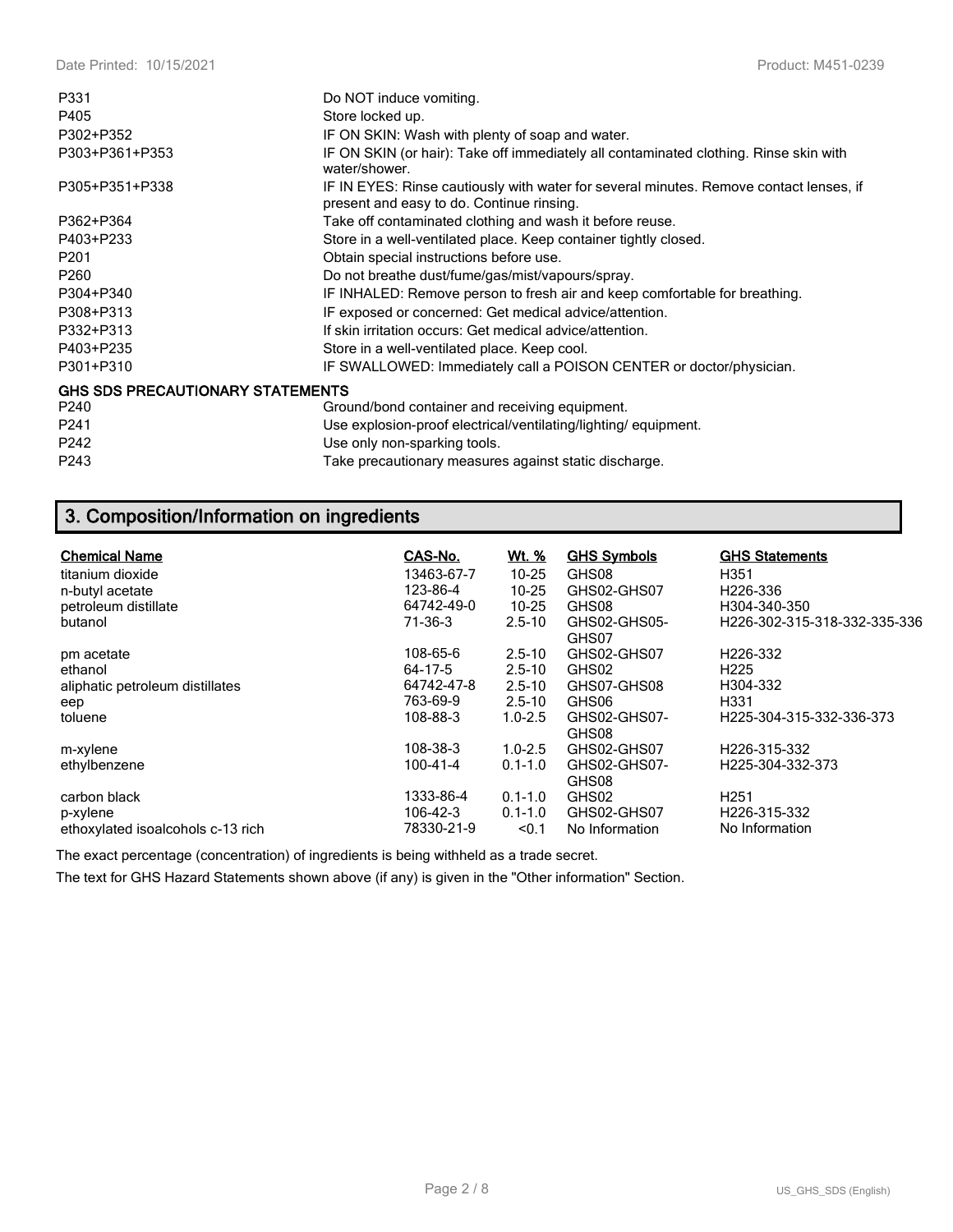## **4. First-aid Measures**



FIRST AID - EYE CONTACT: IF IN EYES: Rinse cautiously with water for several minutes. Remove contact lenses, if present and easy to do. Continue rinsing.

FIRST AID - SKIN CONTACT: IF ON SKIN: Wash with plenty of soap and water. IF ON SKIN (or hair): Take off immediately all contaminated clothing. Rinse skin with water/shower. Take off contaminated clothing and wash it before reuse. If skin irritation occurs: Get medical advice/attention.

FIRST AID - INGESTION: Do NOT induce vomiting. IF SWALLOWED: Immediately call a POISON CENTER or doctor/physician.

FIRST AID - INHALATION: IF INHALED: Remove person to fresh air and keep comfortable for breathing.

## **5. Fire-fighting Measures**

**SPECIAL FIREFIGHTING PROCEDURES:** Evacuate all persons from the fire area to a safe location. Move non-burning material, as feasible, to a safe location as soon as possible. Fire fighters should be protected from potential explosion hazards while extinguishing the fire. Wear self-contained breathing apparatus (SCBA) and full fire-fighting protective clothing. Thoroughly decontaminate all protective equipment after use. Containers of this material may build up pressure if exposed to heat (fire). Use water spray to cool fire-exposed containers. Use water spray to disperse vapors if a spill or leak has not ignited. DO NOT extinguish a fire resulting from the flow of flammable liquid until the flow of the liquid is effectively shut off. This precaution will help prevent the accumulation of an explosive vapor-air mixture after the initial fire is extinguished.

**FIREFIGHTING EQUIPMENT:** This is a NFPA/OSHA Class 1B or less flammable liquid. Follow NFPA30, Chapter 16 for fire protection and fire suppression. Use a dry chemical, carbon dioxide, or similar ABC fire extinguisher for incipeint fires. Water may be used to cool and prevent rupture of containers that are exposed to heat from fire.

#### **6. Accidental Release Measures**

#### **ENVIRONMENTAL MEASURES:** No Information

**STEPS TO BE TAKEN IN CASE MATERIAL IS RELEASED OR SPILLED:** Follow personal protective equipment recommendations found in Section VIII. Personal protective equipment needs must be evaluated based on information provided on this sheet and the special circumstances created by the spill including; the material spilled, the quantity of the spill, the area in which the spill occurred, and the training and the expertise of employees in the area responding to the spill. Never exceed any occupational exposure limits. Shut off ignition sources; including electrical equipment and flames. Do not allow smoking in the area. Do not allow the spilled product to enter public drainage system or open waterways.

## **7. Handling and Storage**



**HANDLING:** Avoid inhalation and contact with eyes, skin, and clothing. Wash hands thoroughly after handling and before eating or drinking. In keeping with safe handling practices, avoid ignition sources (smoking, flames, pilot lights, electrical sparks); ground and bond containers when transferring the material to prevent static electricity sparks that could ignite vapor and use spark proof tools and explosion proof equipment. Empty containers may retain product residue or vapor. Do not pressurize, cut, weld, braze, solder, drill, grind, or expose container to heat, flame, sparks, static electricity, or other sources of ignition. Any of these actions can potentially cause an explosion that may lead to injury.

**STORAGE:** Keep containers closed when not in use. Store in cool well ventilated space away from incompatible materials.

## **8. Exposure Controls/Personal Protection**

| Ingredients with Occupational Exposure Limits |                      |                       |                     |                         |  |
|-----------------------------------------------|----------------------|-----------------------|---------------------|-------------------------|--|
| <b>Chemical Name</b>                          | <b>ACGIH TLV-TWA</b> | <b>ACGIH-TLV STEL</b> | <b>OSHA PEL-TWA</b> | <b>OSHA PEL-CEILING</b> |  |
| titanium dioxide                              | $10 \text{ mg/m}$    | N.D.                  | $15 \text{ mg/m}$   | N.D.                    |  |
| n-butyl acetate                               | 50 ppm               | $150$ ppm             | $150$ ppm           | N.D.                    |  |
| petroleum distillate                          | N.D.                 | N.D.                  | N.D.                | N.D.                    |  |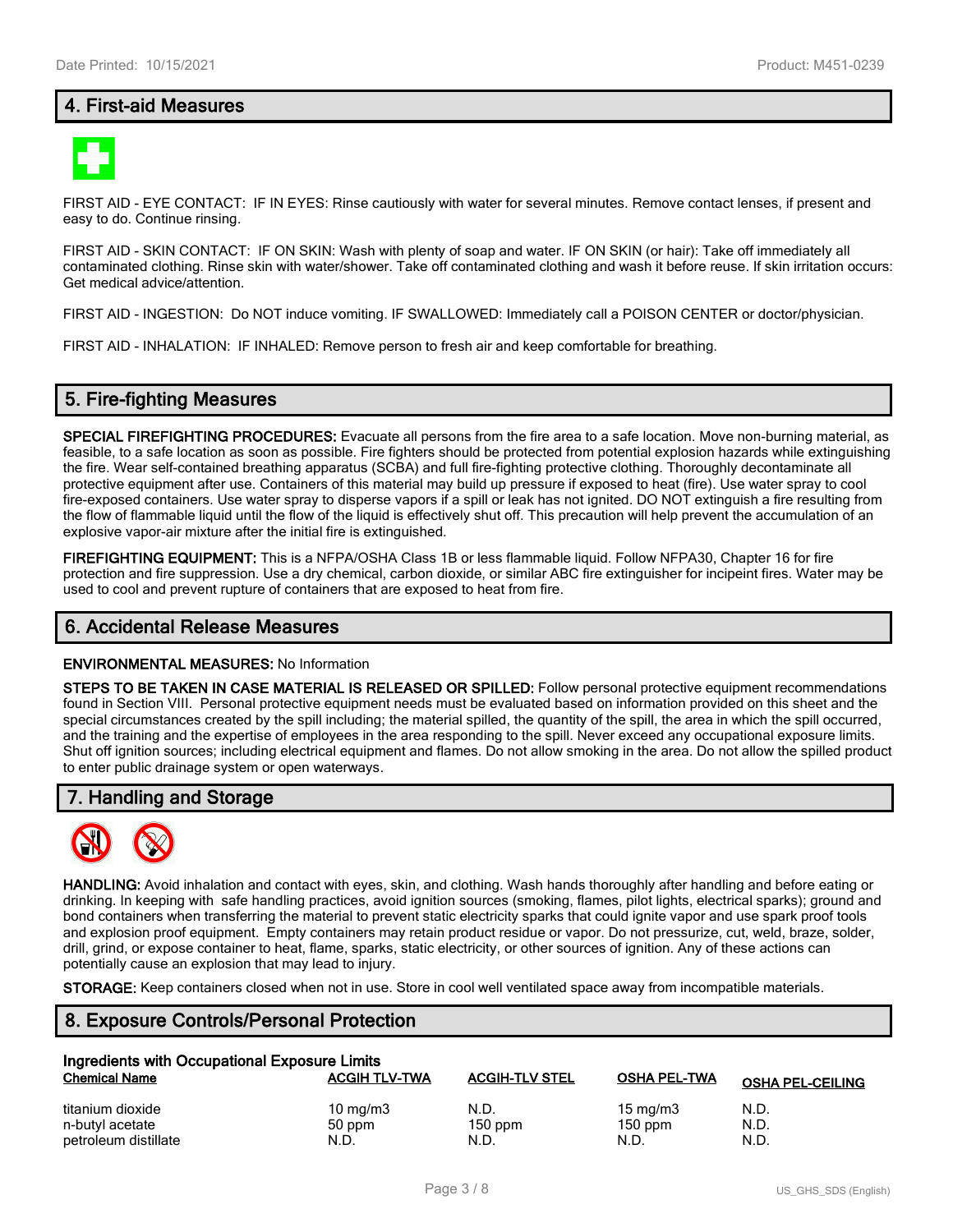|                  | N.D.             | $100$ ppm  | N.D.                                       |
|------------------|------------------|------------|--------------------------------------------|
| N.D.             | N.D.             | N.D.       | N.D.                                       |
| N.D.             |                  | $1000$ ppm | N.D.                                       |
| N.D.             | N.D.             | N.D.       | N.D.                                       |
| N.D.             | N.D.             | N.D.       | N.D.                                       |
| 20 ppm           | N.D.             |            | 300 ppm                                    |
| $100$ ppm        | $150$ ppm        |            | N.D.                                       |
|                  | N.D.             | $100$ ppm  | N.D.                                       |
| $3 \text{ mg/m}$ | N.D.             |            | N.D.                                       |
| $100$ ppm        | $150$ ppm        | $100$ ppm  | N.D.                                       |
| N.D.             | N.D.             | N.D.       | N.D.                                       |
|                  | 20 ppm<br>20 ppm | $1000$ ppm | 200 ppm<br>$100$ ppm<br>$3.5 \text{ mg/m}$ |

**Further Advice: MEL = Maximum Exposure Limit OES = Occupational Exposure Standard SUP = Supplier's Recommendation Sk = Skin Sensitizer N.E. = Not Established N.D. = Not Determined**

### **Personal Protection**



**RESPIRATORY PROTECTION:** Use adequate engineering controls and ventilation to keep levels below recommended or statutory exposure limits. If exposure levels exceed limits use appropriate approved respiratory protection equipment.

**SKIN PROTECTION:** Wear chemical resistant footwear and clothing such as gloves, an apron or a whole body suit as appropriate.



**EYE PROTECTION:** Wear chemical-resistant glasses and/or goggles and a face shield when eye and face contact is possible due to splashing or spraying of material.



**OTHER PROTECTIVE EQUIPMENT:** No Information



**HYGIENIC PRACTICES:** It is good practice to avoid contact with the product and/or its vapors, mists or dust by using appropriate protective measures. Wash thoroughly after handling and before eating or drinking.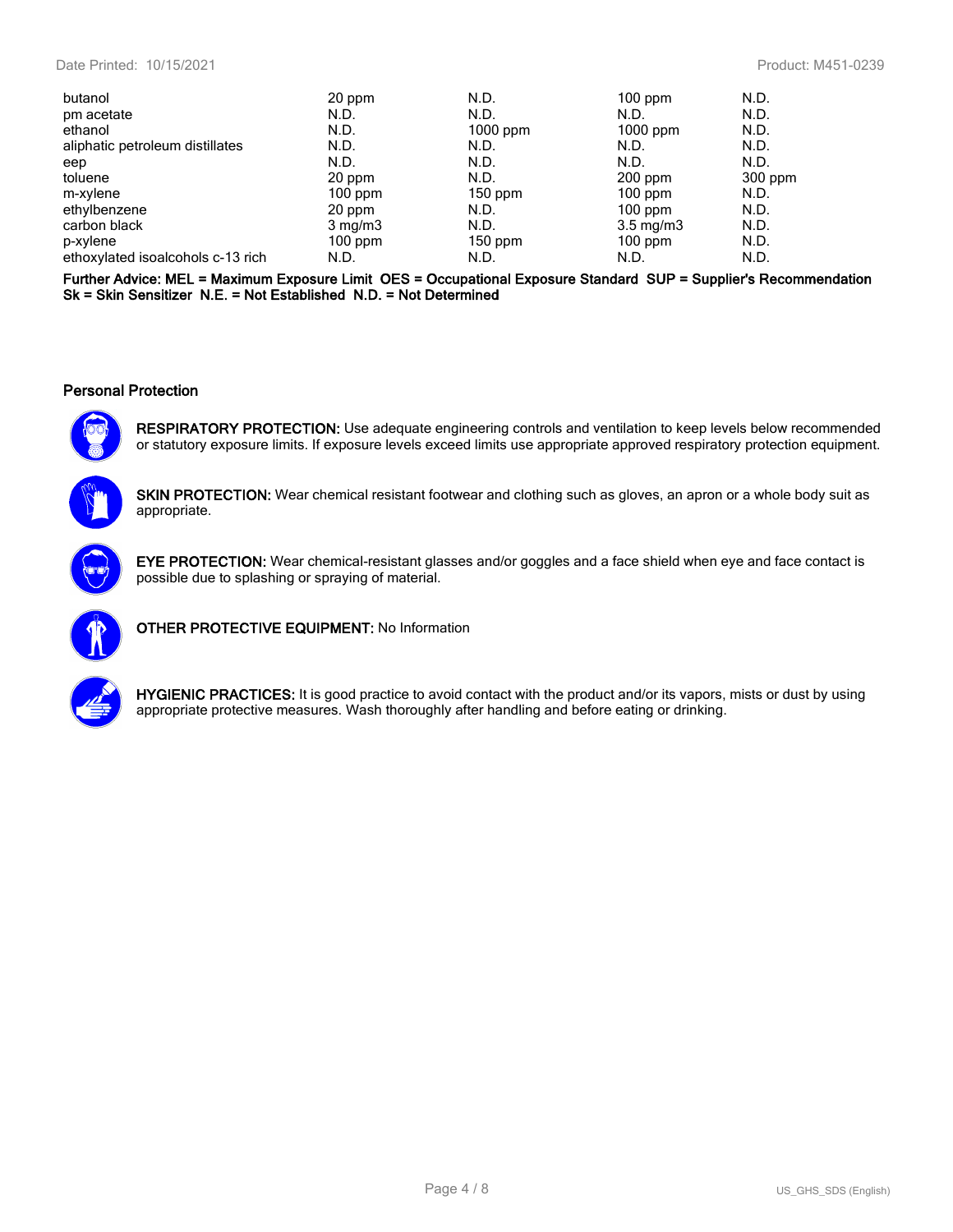**N.I. = No Information**

# **9. Physical and Chemical Properties**

| Appearance:                    | Colored Liquid                   | <b>Physical State:</b>                      | <b>LIQUID</b>  |
|--------------------------------|----------------------------------|---------------------------------------------|----------------|
| Odor:                          | <b>Strong Solvent</b>            | <b>Odor Threshold:</b>                      | Not determined |
| Density, g/cm3:                | 1.118                            | pH:                                         | Not determined |
| Freeze Point, °F:              | Not determined                   | Viscosity:                                  | Not determined |
| <b>Solubility in Water:</b>    | Not determined                   | Partition Coefficient, n-octanol/<br>water: | Not determined |
| Decomposition temperature, °F: | Not determined                   | <b>Explosive Limits, %:</b>                 | Not determined |
| Boiling Range, °F:             | $>$ 100 °F                       | Flash Point, °F:                            | $55^{\circ}$ F |
| Combustibility:                | <b>Supports Combustion</b>       | Auto-Ignition Temperature, °F:              | Not determined |
| <b>Evaporation Rate:</b>       | <b>Faster than Diethyl Ether</b> | Vapor Pressure, mmHg:                       | Not determined |
| <b>Vapor Density:</b>          | Not determined                   |                                             |                |

# **10. Stability and reactivity**

**STABILITY:** Stable under normal conditions.

**CONDITIONS TO AVOID:** Heat, flames and sparks.

**INCOMPATIBILITY:** Acids, Bases, Oxidizing agents

**HAZARDOUS DECOMPOSITION PRODUCTS:** Not determined.

## **11. Toxicological information**

**Practical Experiences**

**EMERGENCY OVERVIEW:** No Information

**EFFECT OF OVEREXPOSURE - EYE CONTACT:** No Information

**EFFECT OF OVEREXPOSURE - INGESTION:** No Information

**EFFECT OF OVEREXPOSURE - INHALATION:** No Information

**EFFECT OF OVEREXPOSURE - SKIN CONTACT:** No Information

**CARCINOGENICITY:** May cause cancer.

This product contains Titanium Dioxide, which is listed by IARC as possibly carcinogenic to humans (Group 2B). This listing is based on inadequate evidence of carcinogenicity in humans and sufficient evidence in experimental animals. This classification is relevant when exposed to titanium dioxide in dust or powder form only, including cured product that is subject to sanding, grinding, cutting, or other surface preparation activities.

#### **PRIMARY ROUTE(S) OF ENTRY:**

**Eye Contact, Skin Contact, Ingestion, Inhalation**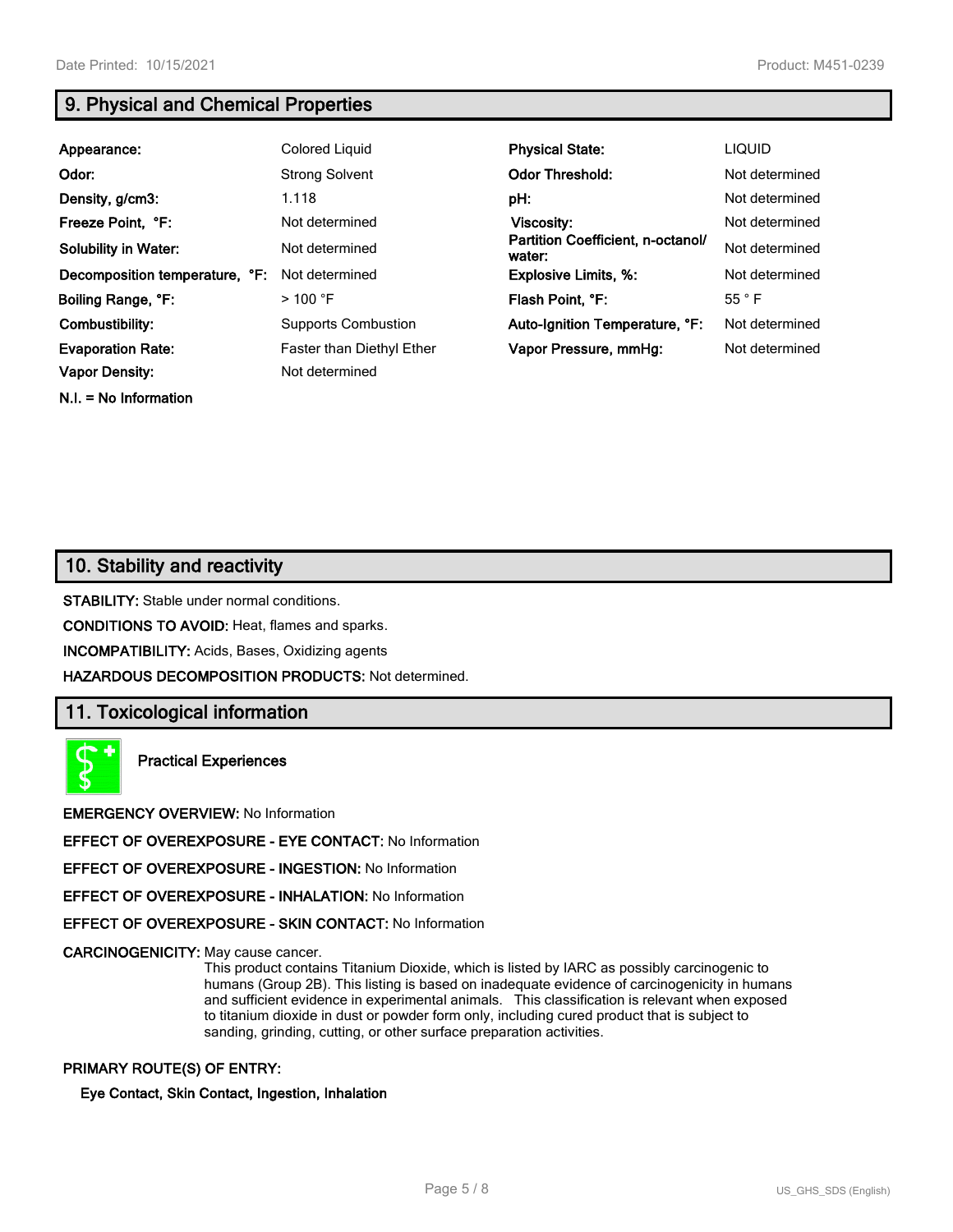### **Acute Toxicity Values**

### **The acute effects of this product have not been tested. Data on individual components are tabulated below**

| CAS-No.<br>13463-67-7 | <b>Chemical Name</b><br>titanium dioxide | Oral LD50<br>>10000 mg/kg Rat | Dermal LD50<br>>10000 mg/kg Rabbit >20 mg/l | Vapor LC50     |
|-----------------------|------------------------------------------|-------------------------------|---------------------------------------------|----------------|
| 123-86-4              | n-butyl acetate                          | 14130 mg/kg Rat               | >17600 mg/kg Rabbit 23.4 mg/l Rat           |                |
| 64742-49-0            | petroleum distillate                     | >5000 mg/kg Rat               | >3160 mg/kg Rabbit                          | 54 mg/l Rat    |
| 71-36-3               | butanol                                  | 700 mg/kg Rat                 | 3402 mg/kg Rabbit                           | 8000 mg/l Rat  |
| 108-65-6              | pm acetate                               | 8532 mg/kg Rat                | >5000 mg/kg Rabbit                          | $>20$ mg/L     |
| 64-17-5               | ethanol                                  | 7060 mg/kg Rat                | 15,800 mg/kg                                | 124.7 mg/L Rat |
| 64742-47-8            | aliphatic petroleum distillates          | >5000 mg/kg Rat               | >2000 mg/kg Rabbit                          | >13 mg/L Rat   |
| 763-69-9              | eep                                      | 3200 mg/kg Rat                | 4080 mg/kg Rabbit                           | $>20$ mg/l     |
| 108-88-3              | toluene                                  | 2600 mg/kg Rat                | 12000 mg/kg Rabbit                          | 12.5 mg/L Rat  |
| 108-38-3              | m-xylene                                 | 5000 mg/kg Rat                | 6500 mg/kg Rabbit                           | >20 mg/l Rat   |
| 100-41-4              | ethylbenzene                             | 3500 mg/kg Rat                | 15400 mg/kg Rabbit                          | 17.2 mg/L Rat  |
| 1333-86-4             | carbon black                             | >5000 mg/kg Rat               | >3000 mg/kg Rabbit                          | $>20$ mg/l     |
| $106 - 42 - 3$        | p-xylene                                 | 4029 mg/kg Rat                | >2000 mg/kg rabbit                          | >20 mg/l Rat   |

**N.I. = No Information**

# **12. Ecological information**

**ECOLOGICAL INFORMATION:** Ecological evaluation of this material has not been performed; however, do not allow the product to be released to the environment without governmental approval/permits.

## **13. Disposal Information**



**Product**

**DISPOSAL METHOD:** Waste from this material may be a listed and/or characteristic hazardous waste. Dispose of material, contaminated absorbent, container and unused contents in accordance with local, state, and federal regulations.

**STEPS TO BE TAKEN IN CASE MATERIAL IS RELEASED OR SPILLED:** Follow personal protective equipment recommendations found in Section VIII. Personal protective equipment needs must be evaluated based on information provided on this sheet and the special circumstances created by the spill including; the material spilled, the quantity of the spill, the area in which the spill occurred, and the training and the expertise of employees in the area responding to the spill. Never exceed any occupational exposure limits. Shut off ignition sources; including electrical equipment and flames. Do not allow smoking in the area. Do not allow the spilled product to enter public drainage system or open waterways.

# **14. Transport Information**

#### **SPECIAL TRANSPORT PRECAUTIONS:** No Information

- **IATA:** ID8000, CONSUMER COMMODITY, 9
- **IMDG:** LIMITED QUANTITY UN1263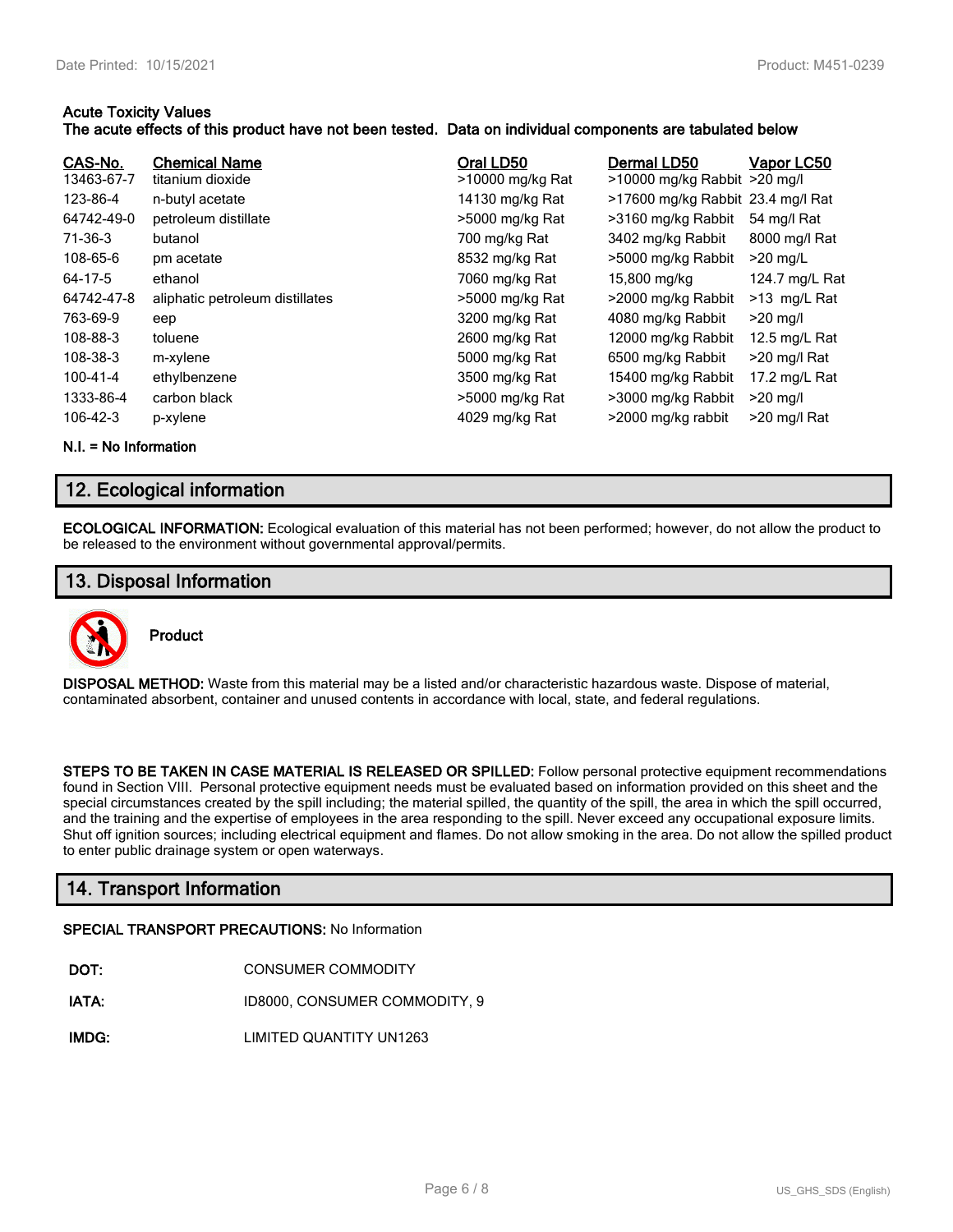## **15. Regulatory Information**

## **U.S. Federal Regulations:**

#### **CERCLA - SARA Hazard Category**

This product has been reviewed according to the EPA 'Hazard Categories' promulgated under Sections 311 and 312 of the Superfund Amendment and Reauthorization Act of 1986 (SARA Title III) and is considered, under applicable definitions, to meet the following categories:

Fire Hazard, Acute Health Hazard, Chronic Health Hazard

### **SARA SECTION 313**

This product contains the following substances subject to the reporting requirements of Section 313 of Title III of the Superfund Amendment and Reauthorization Act of 1986 and 40 CFR part 372:

| <b>Chemical Name</b> | CAS-No.  | <u>Wt. %</u> |
|----------------------|----------|--------------|
| butanol              | 71-36-3  | 6.98         |
| toluene              | 108-88-3 | 1.81         |
| m-xylene             | 108-38-3 | 1.48         |

#### **TOXIC SUBSTANCES CONTROL ACT**

This product contains the following chemical substances subject to the reporting requirements of TSCA 12(B) if exported from the United States:

| <b>Chemical Name</b>         | CAS-No.  |
|------------------------------|----------|
| octamethylcyclotetrasiloxane | 556-67-2 |

## **U.S. State Regulations:**

#### **CALIFORNIA PROPOSITION 65**

WARNING: Cancer and Reproductive Harm - www.P65Warnings.ca.gov.

Titanium Dioxide, Cancer, 24.1237% Toluene, Reproductive Harm, 1.8116%

| <b>Revision Date:</b>  |  | <b>Supersedes Date:</b><br>9/16/2021                                                                                                                            |  |                    |  |                             | 7/29/2021 |  |
|------------------------|--|-----------------------------------------------------------------------------------------------------------------------------------------------------------------|--|--------------------|--|-----------------------------|-----------|--|
| Reason for revision:   |  | Substance and/or Product Properties Changed in Section(s):<br>01 - Product Information<br>05 - Flammability Information<br>09 - Physical & Chemical Information |  |                    |  |                             |           |  |
| Datasheet produced by: |  | <b>Regulatory Department</b>                                                                                                                                    |  |                    |  |                             |           |  |
| <b>HMIS Ratings:</b>   |  |                                                                                                                                                                 |  |                    |  |                             |           |  |
| Health:                |  | <b>Flammability:</b>                                                                                                                                            |  | <b>Reactivity:</b> |  | <b>Personal Protection:</b> |           |  |
|                        |  |                                                                                                                                                                 |  |                    |  |                             |           |  |

#### **Volatile Organic Compounds, gr/ltr:** 591

#### **Text for GHS Hazard Statements shown in Section 3 describing each ingredient:**

| H <sub>225</sub> | Highly flammable liquid and vapour.           |
|------------------|-----------------------------------------------|
| H <sub>226</sub> | Flammable liquid and vapour.                  |
| H <sub>251</sub> | Self-heating: may catch fire.                 |
| H <sub>302</sub> | Harmful if swallowed.                         |
| H304             | May be fatal if swallowed and enters airways. |